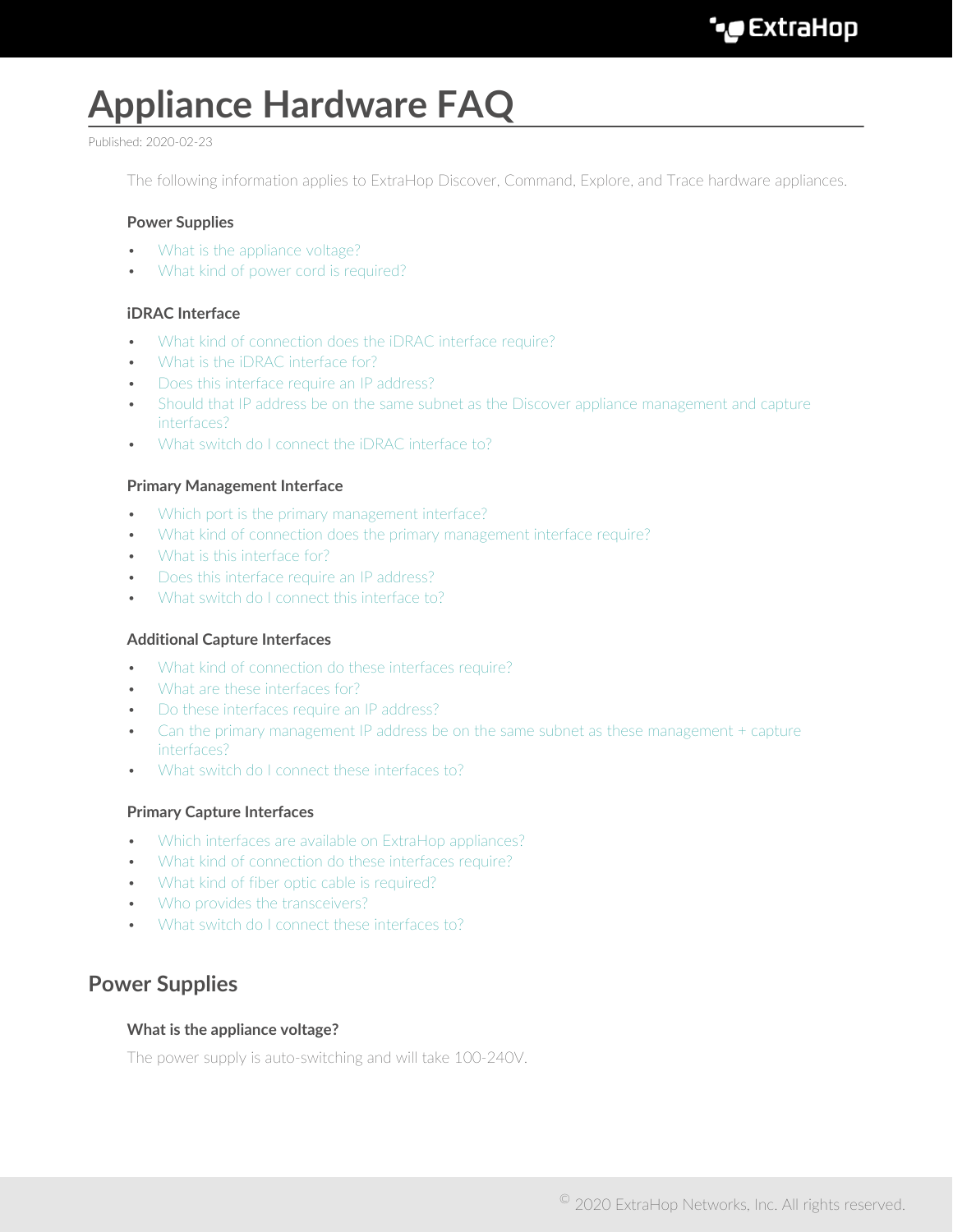# <span id="page-1-0"></span>**What kind of power cord is required?**

We ship our appliances with a power cable that has a C13 connector at the device end and a C14 cable at the outlet end. You can substitute any similarly rated power cable that meets your requirements.

# <span id="page-1-1"></span>**iDRAC Interface**

#### **What kind of connection does the iDRAC interface require?**

<span id="page-1-2"></span>RJ45 Ethernet.

## **What is the iDRAC interface for?**

<span id="page-1-3"></span>Lights-out management (LOM), which enables remote management of the appliance.

#### **Does this interface require an IP address?**

<span id="page-1-4"></span>Yes. A static IP is recommended for remote management.

#### **Should that IP address be on the same subnet as the Discover appliance management and capture interfaces?**

<span id="page-1-5"></span>The iDRAC IP address can be on the same subnet as the management interface.

## **What switch do I connect the iDRAC interface to?**

Connect iDRAC to your management network and VLANs and make sure that your ExtraHop administrators can access the iDRAC IP address.

# <span id="page-1-6"></span>**Primary Management Interface (1 or 3)**

#### **Which port is the primary management interface?**

For the EDA 1100, EDA 6100, EDA 6200, EDA 8100, EDA 8200, and EDA 9100, interface 1 is the primary management port.

For the EXA 5200, ETA 6150, ETA 8250, EDA 9200, and EDA 10200, interface 3 is the primary management port.

#### <span id="page-1-7"></span>**What kind of connection does the primary management interface require?**

<span id="page-1-8"></span>RJ45 Ethernet.

#### **What is this interface for?**

The primary management interface is the interface that will attempt to acquire an IP address over DHCP when the appliance first boots after arrival from the factory.

This interface provides both management access to the appliance and can be configured for management plus NetFlow or management plus RPCAP, ERSPAN, and VXLAN. Access is available through a web browser to the ExtraHop Web UI and Admin UI or to the ExtraHop REST API.

The Discover and Command have both a Web UI and an Admin UI. The Explore and Trace appliances have an Admin UI only. All appliances have a REST API.

#### <span id="page-1-9"></span>**Does this interface require an IP address?**

Yes.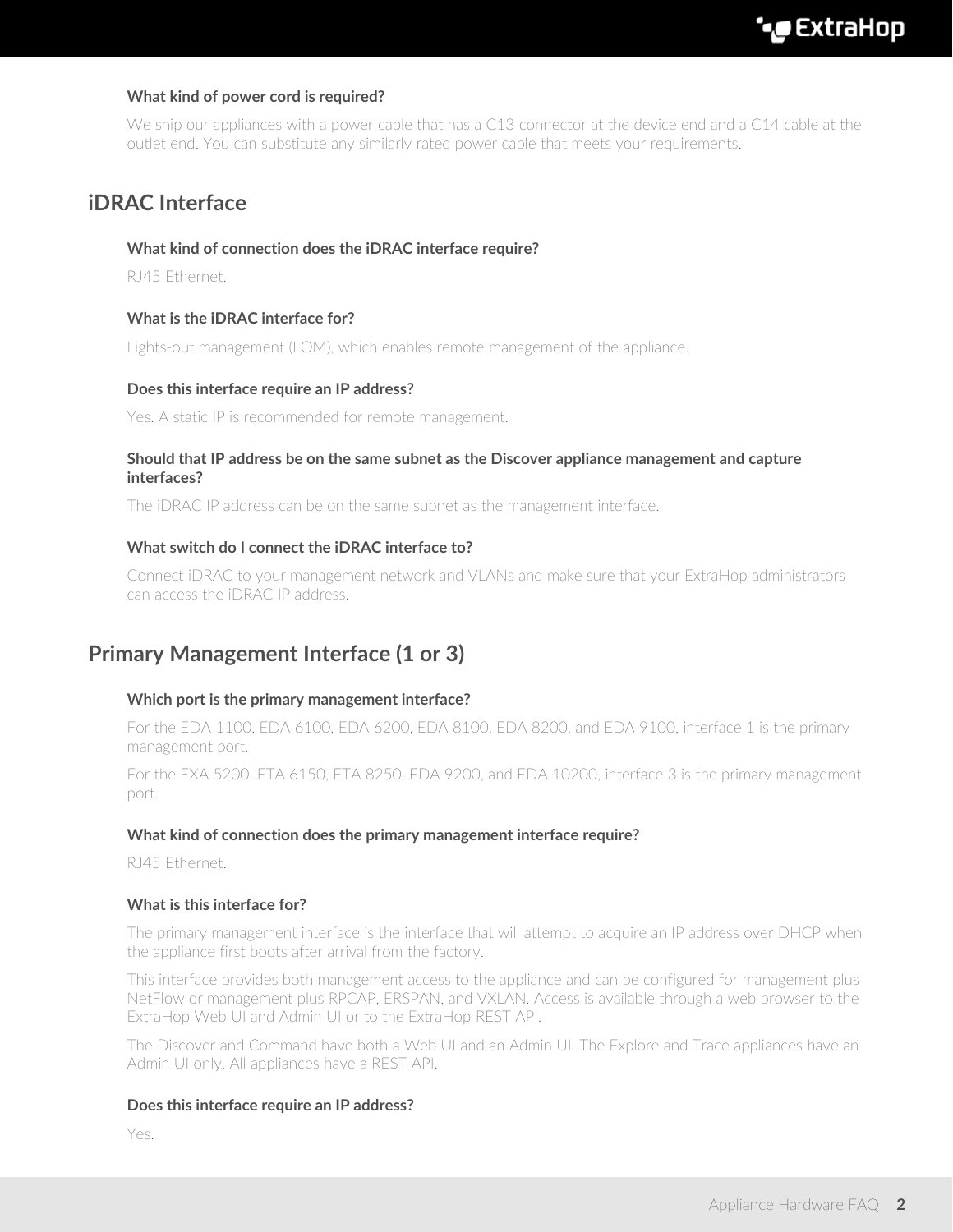# <span id="page-2-0"></span>**What switch do I connect this interface to?**

Connect this interface to your management network and VLANs. Note that the primary management interface can also send data out of your ExtraHop appliance to other systems, such as Open Data Stream and syslog.

# <span id="page-2-1"></span>**Additional Capture Interfaces (1-4)**

# **What kind of connection do these interfaces require?**

<span id="page-2-2"></span>Depending on the appliance, RJ45 Ethernet or fiber (SFP+ LC).

## **What are these interfaces for?**

On the Discover, these interfaces can be configured as follows:

- As additional dedicated management interfaces
- As management interfaces with auxiliary capture capabilities for the following IP-based data sources
	- ERSPAN
	- RPCAP
	- VXLAN
	- NetFlow (Discover appliances only)
	- As capture interfaces for raw packet feeds such as SPAN (1 GbE interfaces only)

While 10 GbE management + capture interfaces on the EDA 10200, EDA 9200, and ETA 8250 can conduct management functions at 10 Gbps speeds, processing traffic such as ERSPAN is limited to 1 Gbps.

#### <span id="page-2-3"></span>**Do these interfaces require an IP address?**

<span id="page-2-4"></span>Yes, if configured as a management port or if processing NetFlow, ERSPAN, RPCAP, or VXLAN target.

#### **Can the primary management IP address be on the same subnet as these management + capture interfaces?**

<span id="page-2-5"></span>No. All management-capable interfaces having an IP address must be configured with distinct subnets.

#### **What switch do I connect these interfaces to?**

Connect these interfaces to your traffic sources:

- The links where your ERSPAN or RPCAP software taps are installed
- The links where your SPAN sessions are configured
- A SPAN or software tap aggregation switch

Management interfaces that are not the primary interface are disabled by default.

# <span id="page-2-6"></span>**Primary Capture Interfaces (Interfaces 5-8)**

#### **Which interfaces are available on ExtraHop appliances?**

Interfaces 5-6 are available on the EDA 6100, EDA 6200, EDA 8100, EDA 8200, ETA 6150, and ETA 8250. Interfaces 5-8 are available on the EDA 9100, EDA 9200, and EDA 10200.